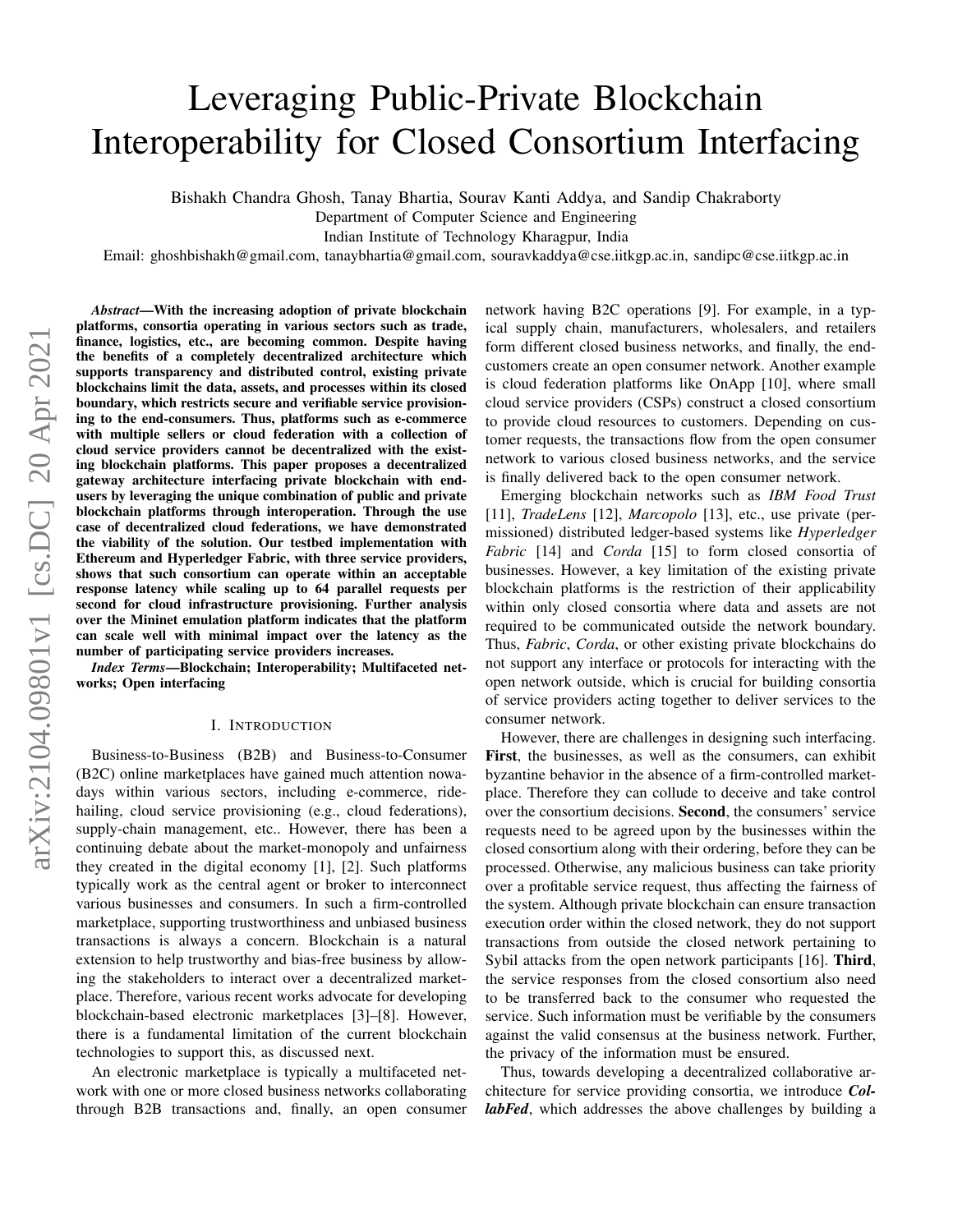novel decentralized interface between the private blockchain networks and the open network of consumers. *CollabFed* ensures multi-party consensus validation and considers threats such as Sybil attacks and byzantine behaviors of the participants. The decentralized interface is engineered through a unique combination of the public blockchain and private blockchain networks by enabling interoperability between them to support trusted and secure data transfer in both the directions, that is (a) from the consumers to the businesses and (b) from the businesses to the consumers (Contribution-1). Our *Consensus on Consensus* mechanism handles the transfer of data from the open network into the private blockchain in a secured and verifiable manner (Contribution-2). We employ a novel mechanism based on *collective signing* (CoSi) technology [17] to generate verifiable results from the consortium, which is accessed securely by the consumers (**Contribution-**3). Moreover, *CollabFed* facilitates the collaboration among the participating businesses and enables fair scheduling of requests through a distributed consensus. Performance in terms of latency is of utmost importance here, so we analyze the effect of *order-execute* and *execute-order* transaction execution workflows on the performance of request scheduling.

Considering a use case of a decentralized brokerless cloud federation, we have done a proof-of-concept (PoC) implementation of *CollabFed* using *Ethereum* as the public blockchain platform and *Hyperledger Fabric*, and *Burrow* as the two different candidates for the private blockchain platform, and tested it with three emulated CSPs (Contribution-4). The experiments prove the viability of *CollabFed* as a platform for service provisioning consortia, which supports interaction between a private blockchain network and the end-consumers. Evaluation of the performance shows acceptable overhead on the federation, and a Mininet-based emulation with 32 CSPs also validates its scalability over a large geo-distributed setup.

#### II. RELATED WORK

One of the most compelling use cases of blockchain technology is in industries and enterprise environments where multiple authoritative domains such as companies, organizations, and governments form a consortium without any central trusted mediator's involvement. Research on enabling such applications have been carried out in sectors like energy trading [18], supply chain [19], cloud [20]–[22], and many more [23]. However, almost all existing solutions consider a closed consortium of organizations that do not require communication with the outside. Some blockchain-driven systems which enable businesses to interact with consumers have been proposed, such as BlockV [5], a ride-sharing application ensuring fairness, and ArtChain [6] - a blockchainbased art marketplace. Similarly, Savi *et al.* introduced a public blockchain-based cloud brokerage platform [24] using Ethereum for sharing spare fog resources. Although connecting businesses and consumers, these platforms are based on the public blockchain only, and thus are not suitable for enterprise use cases that involve sensitive data exchange between the consortium members. Moreover, public blockchains are not ideal

for complex business logic-based smart contracts since they have to be replicated and executed over the entire network, thus hampering performance.

Using private blockchain for such use cases will require some mode of interoperability with the public blockchain. Several prior works focus on cross-chain communication [25] for different applications such as cross-network asset exchange or asset transfer. Most of them such as, Tesseract [26], Herlihy [27], Xclaim [28], AMHL [29], focus on public-public blockchain interoperability for exchange of cryptocurrency, asset transfer, and payment channel networks. On the other hand, Omniledger's Atomix [30], Chainspace [31], Fabric Channels [32] enable interoperability and transactions between different shards of the same blockchain platform. Abebe *et al.* [33] proposed a protocol for trusted and verifiable data transfer across private blockchain networks using endorsement collection. Cash *et al.* [34] proposed a two-tier public-private blockchain architecture for secure data sharing. However, none of these existing works address the interoperability and data transfer between private and public blockchain platforms.

To the best of our knowledge, *CollabFed* is the first attempt to address the issue of communication of consumer requests, and processed responses between a private blockchainbased consortium and the open network through public-private blockchain interoperability.

#### III. SYSTEM MODEL AND DESIGN CHALLENGES

We consider the interconnecting network between the consumers and the closed consortium to be partially synchronous where there is an upper bound  $\Delta$  on the time of message delivery [35], [36]. If a message is not received within the time-bound  $\Delta$ , then it is considered as a message fault. The intuition is that in a realistic communication, the messages must have arbitrary but bounded delay. This results in challenges such as unordered message delivery and message drops. Additionally, we consider different types of attacks that might affect the above operations, as follows.

# *A. Threat Model*

A decentralized consortium is prone to the following types of attacks, which we take care of in the design of *CollabFed*. **Byzantine participants:** We consider that at most  $\frac{1}{3}$  of the participants, both for businesses and consumers, may exhibit byzantine behavior [37]–[40]. A consumer can try to deceive the consortium by sending different requests to different businesses, while the businesses can collude themselves to alter the decision protocols' results to take control of the consortium.

Sybil attacks: BFT consensus protocols assume that each participant has only one distinct identity [36], [38], [39]. If somehow one participant can generate multiple identities, then using such redundancy, it can launch a "Sybil Attack" [16]. The consumers thus can launch a Sybil attack to the closed consortia by using multiple identities.

Impersonation attacks: As a decentralized architecture, the consortium does not have a single spokesperson responsible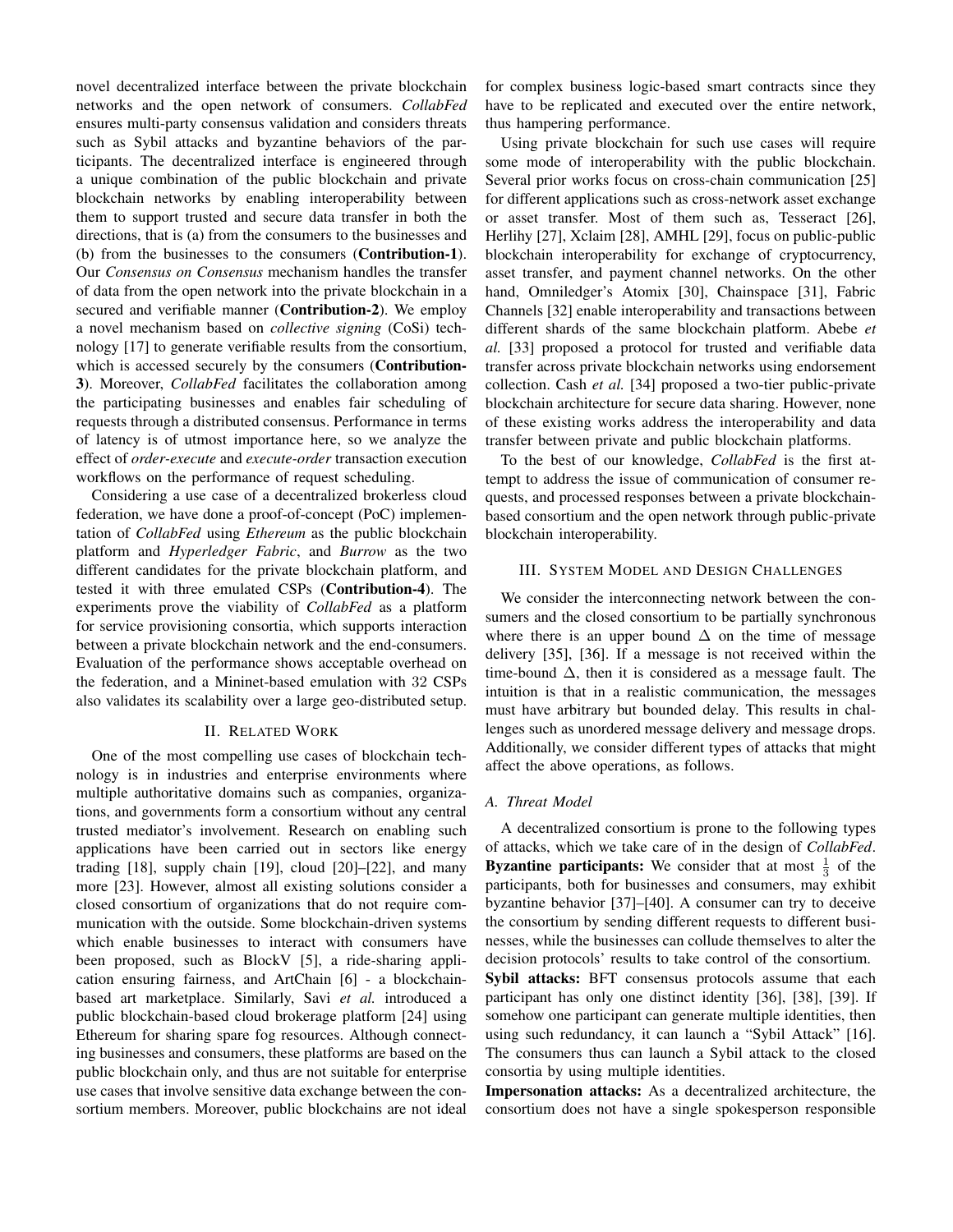for communicating with the open network consumers. Exploiting this, a malicious business from the closed consortium might try to deceive a consumer by posing as the consortium's spokesperson and providing false information.

Leakage of sensitive information: The business and the consumers communicate over an open, unsecured channel through message passing. Therefore, sensitive information like credentials, contact information, etc., might get leaked.

## *B. Design Philosophy and Challenges*

*CollabFed*'s primary objective is to develop a mechanism through which any closed consortium designed using a private blockchain platform can interface with open consumer networks. Considering the threat model as discussed above and the possibility of unordered message delivery along with message drops, in *CollabFed*, the following two guarantees need to be ensured at the consortium interface.

Definition 1. Consortium Interface Safety - The interface should ensure that all the correct consortium members agree on the same set of incoming consumer requests in same order.

Definition 2. Consortium Interface Liveness - The interface must ensure that all the correct consumer requests are eventually be processed and committed by the closed consortium.

Thus, a mechanism is needed such that the interface meets the safety and liveness guarantees, and the consortium members are in a consensus on each request. To achieve consensus over the ordering of consumer requests from the open network, we propose to use public blockchain platforms [41]–[43] for interfacing the closed consortium to the consumers of the open network. The consensus algorithms over a public blockchain setting are designed to be resistant to Sybil attacks. Therefore, using a public blockchain platform, the consumers' requests from an open network can be ordered. However, merely clubbing together any public and private blockchain is not enough to enable the targeted consortium interface; there are open challenges that need to be solved.

- (i) Passing consensus of one network to another: The public and the private blockchain networks run their own consensus protocols independently. The interface should pass the consensus information from one network to another by ensuring (i) security, and (ii) accountability. The interface should guarantee that the consensus information of one network is verifiable at the other network.
- (ii) Transferring sensitive information from the closed network to the consumers: Once a consumer request is scheduled and processed by the closed consortia, the associated service information such as access credentials, invoice, shipping information, etc., need to be passed to only the targeted consumer who has requested for the service. Therefore, merely putting the information to the public blockchain will not help, as anyone will access it. Protocols need to be designed to share such sensitive information with the targeted consumer only.
- (iii) Verifiability of the consortium decision: The consortium's decision of scheduling, service provisioning, etc.

comes through a consensus over the private network. However, once this information is forwarded to the public network, the consumers should be able to verify such decisions to avoid any byzantine behavior from the colluded consortium members.

# IV. DECENTRALIZED CONSORTIUM INTERFACE

The functionality of *CollabFed Consortium Interface* is broadly two-fold: (a) transferring consumer requests from the open network to the closed consortium members (Fig 1), (b) transferring consortium responses to the open network consumers in a secure and verifiable way (Fig 2). The *Consortium Interface Safety* is achieved using two rounds of consensus over the consumer requests – (1) *regular consensus (mining) of the public blockchain*, and (2) A *Consensus on Consensus* mechanism. The details follow.



Fig. 1: Transferring Consumer Requests from Public Blockchain to the Consortium Members (CMs)



Fig. 2: Secure and Verifiable Data Transfer from CMs to Consumers

#### *A. Regular Consensus (Mining) over Public Blockchain*

Before scheduling and processing any consumer request, the consortium members must reach a consensus on the same. Moreover, there needs to be a consensus on the order in which the requests are to be considered to ensure *Consortium Interface Safety*. This ensures that a malicious member of the consortium cannot collude the network by triggering the scheduling of an invalid consumer request or take priority on a specific consumer request. *CollabFed* uses public blockchain in conjunction with the private consortium to support this. However, for supporting interoperability between the two networks, the consensus has to be propagated between them.

To interact with the consortium, consumers send their requests through the public blockchain. These requests are formed as transactions to a smart contract - *User Request Contract*, deployed in the public blockchain. Just like a web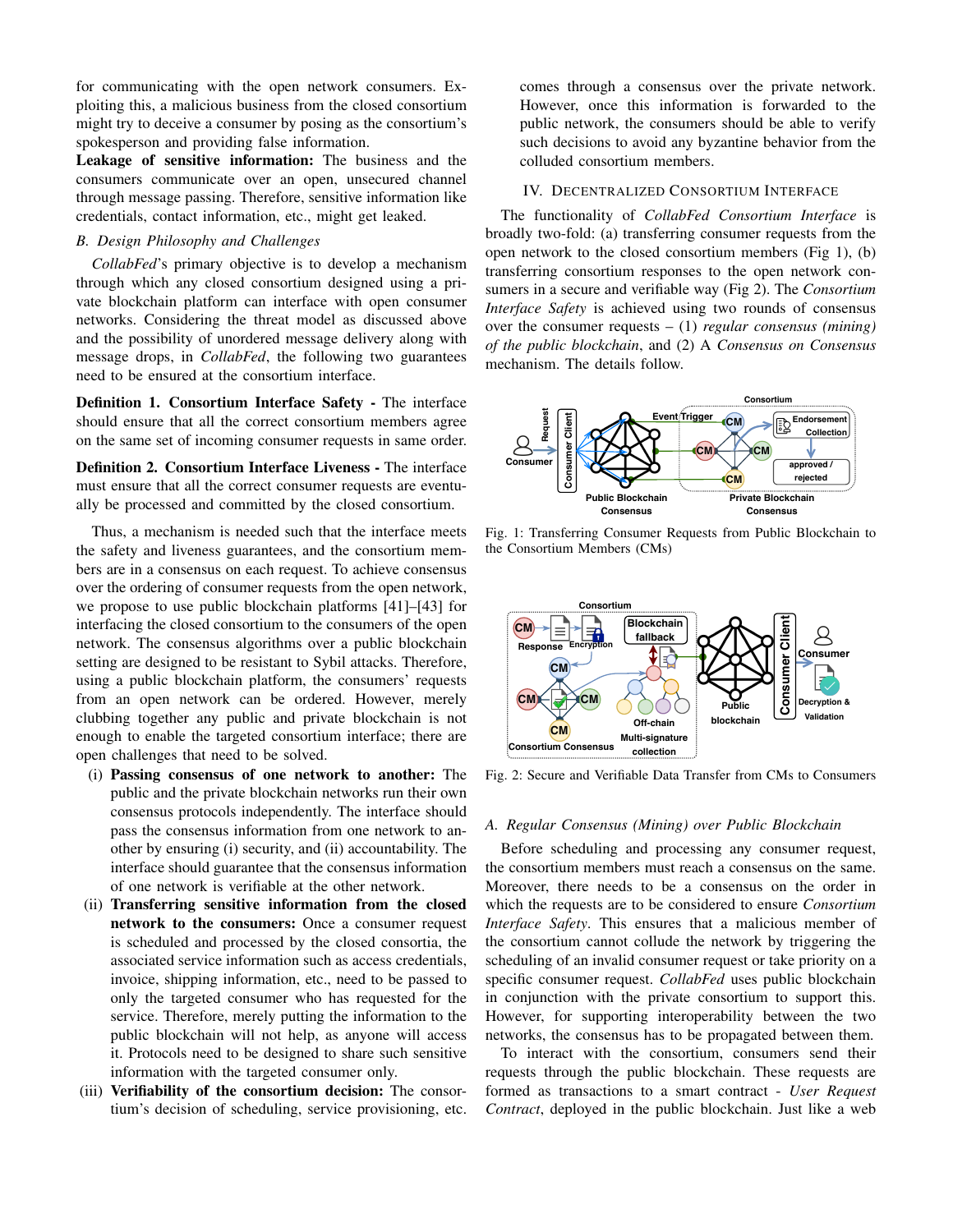interface of a central firm-controlled platform, this smart contract acts as the communicating point for the consumers to reach the consortium, albeit in a decentralized way. The "consumer request" transactions are then committed to a block in the ledger through the public blockchain platform's mining/consensus process. For example, *Ethereum* uses a modification of the most popular consensus protocol: "proof of work" (PoW) [44], while there are many alternate consensus protocols, such as Proof of Stake [43], Bitcoin-NG [45], Byzcoin [46], Algorand [42] etc. These consensus protocols have different safety and liveliness assumptions of their own; however, their common objective is to reach consensus on a block of transactions. Moreover, since these are permissionless blockchain protocols, they are designed to resist Sybil attacks.

Once a block is mined and committed in the public blockchain, this ensures that there is a consensus on the particular block and their order in which they are committed, since each block is linked to the previous one through its cryptographic hash. Moreover, the set of transactions in each block also has a fixed packing order for the smart contracts' deterministic serial execution. Despite these properties, public blockchain consensus itself is not enough to satisfy *Consortium Interface Safety*, and consortium members cannot simply pick user requests from the public blockchain and start processing them. The reasons are as follows. (1) Due to the partially synchronous network, some consortium members might not get the mined block in time and thus cannot participate in its scheduling. (2) Malicious consortium members may introduce and schedule invalid consumer requests that are not mined at all. (3) Public blockchain consensus protocol like PoW, often goes through temporary forks [47], resulting in conflicting consumer requests or conflicting ordering in different members. Thus, *CollabFed* has to carry out a second round of consensus, which we call *Consensus on Consensus*.

# *B. Consensus on Consensus*

In [25], the authors have shown an interesting result that states that cross-chain communication is impossible without a trusted third party. To circumvent this impossibility result, *CollabFed* uses a novel idea where the private consortium members also participate in the public blockchain to represent themselves as their own trusted agent. Whenever a new block is committed in the public blockchain, the trusted agents corresponding to the private consortium members get an eventtrigger, which in turn invokes a *Propagation Contract* in the private blockchain network. Before invoking the *Propagation Contract*, the transactions of the public blockchain can be verified individually by the consortium members by existing methods such as *Simplified Payment Verification (SPV)* as used in standard public blockchain like Bitcoin [44].

The task of the *Propagation Contract* is to collect verification endorsements from consortium members for each consumer request. The *verification endorsements* are the digitally signed certificates from the consortium members, indicating that the corresponding members agree on the processing of a consumer request committed over the public blockchain. As per the standard BFT protocols [38], [46], a consumer request can be committed for scheduling in the private consortium if the majority  $(\frac{2}{3}rd)$  of the consortium members endorse the request transaction. The endorsement protocol used in the *Propagation Contract* is shown in Fig. 3. The details follow.



Fig. 3: Propagation Contract: *Consensus on Consensus*

Endorsement Initialization: Whenever a consortium member receives a "consumer request" transaction through the event listener of the public blockchain, it checks whether there is already an endorsement available in the private ledger corresponds to that transaction. If no endorsement is available, it initiates the endorsement collection process for that particular request by initiating the endorsement-count (EC) variable set to 1, and committing the signed endorsement in the private ledger. The request is also accompanied by a sequence number for representing its order. This sequence number is formed as {blocknumber, offset}, indicating the block in which the request transaction is committed in the public blockchain, and its packing order inside the block.

Endorsement Propagation: As other consortium members also get the same consumer request and with the same {blocknumber, offset} through the event listener of the public blockchain, they also execute the *Propagation Contract* for it, which adds their signed endorsements while incrementing the EC. Each execution of the *Propagation Contract* is also a transaction. Therefore, each endorsement also goes through the consensus process of the private blockchain. Commitment: Thus, the number of endorsements for a request goes up until it reaches greater than two-third of the number of consortium members (EC  $> \frac{2}{3} |consortium|$ ). At this point, the majority of the consortium participants have consensus on the request through endorsements, and each such endorsement has a consensus of the network. Thus, the consumer request is marked as approved and ready to be scheduled.

Theorem 1. The *Consensus on Consensus* mechanism ensures consortium interface safety and consortium interface liveness.

*Proof:* Whenever a transaction is committed in a block in the public blockchain, it implies all its correct participants including consortium members agree on it, along with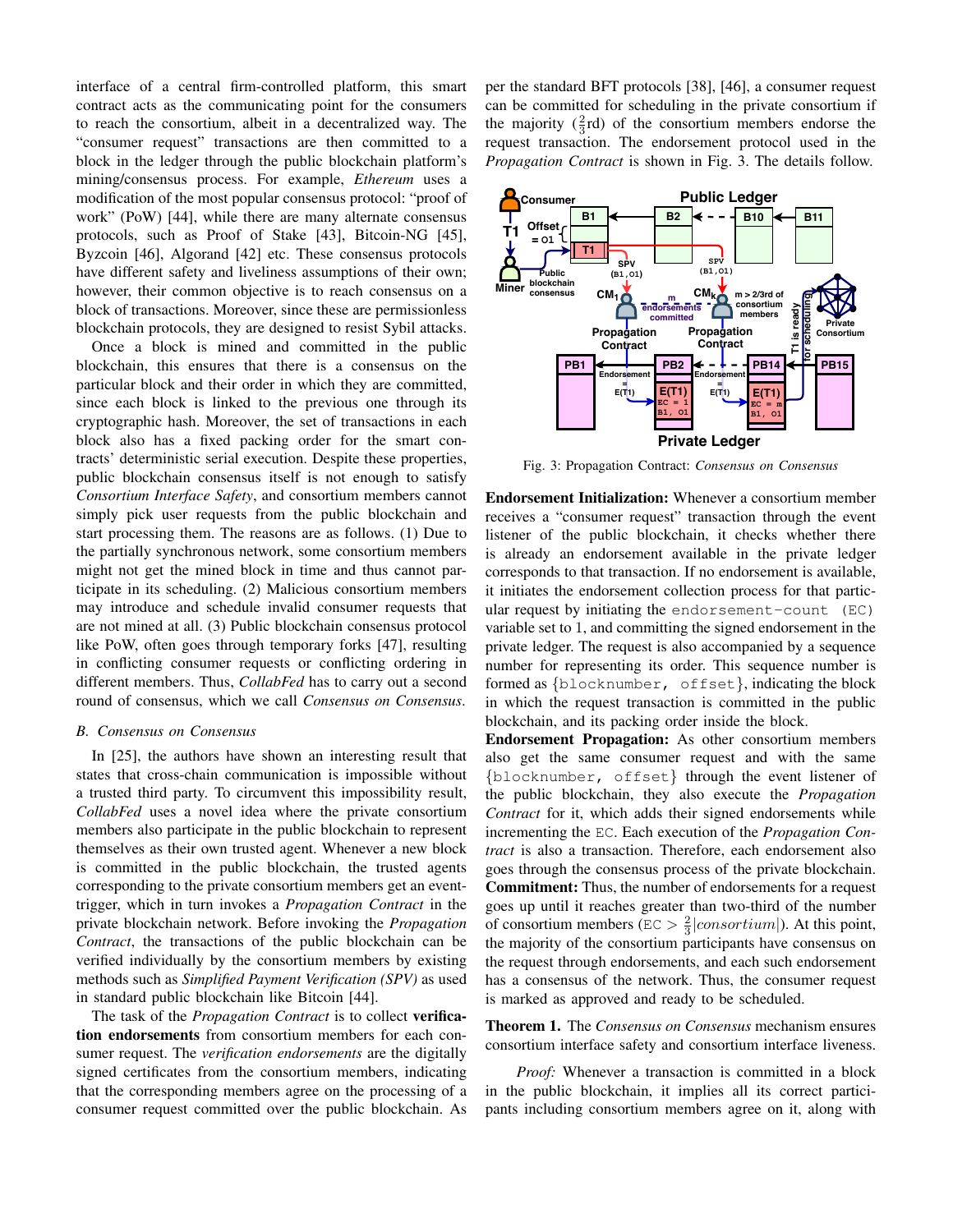the (blocknumber, offset). The *Consensus on Consensus* mechanism endorses the transactions from the public blockchain and then commits the endorsements in the private blockchain. A transaction is scheduled only when more than  $\frac{2}{3}$  of the consortium members endorse the transaction. Given that each endorsement transaction also undergoes consensus in the private blockchain, and the given verifiability property of the private ledger, a transaction from the public blockchain is executed only when the majority of the consortium members endorse it. Further, the transactions are executed in the order of (blocknumber, offset) parameters of the public blockchain ensuring agreement on the order. Thus the *Consensus on Consensus* mechanism ensures interface safety.

Consortium interface liveness depends on the liveness of the public blockchain. The event-listeners for correct consortium members eventually trigger the propagation contract when a transaction is committed in the public ledger. Even if there is a temporary fork, the propagation contract is executed when the transaction is finally committed in the public ledger.

The *Propagation Contract* triggers *Scheduling Contract* that schedules the requests based on a predefined business logic. After a request is scheduled and processed over the closed consortium, the service results have to be transferred back to the consumers. The details follow.

## *C. Secure and Verifiable Response Transfer*

A consortium is operated collectively by its participant businesses. Hence, any data/information provided by it has to be the result of the collective consensus process. Thus, in the absence of a central coordinating platform, this consensus has to be collected and verified by the consumers, without depending on any trusted agent. There can be two variations of information originating from the consortium. (1) *Consortium information* such as information about the participating businesses, service catalogs, etc., and (2) *Request responses* that are the results of scheduling and processing consumer requests such as a digital document.

Both of these kinds of data are generated collectively by the consortium members through the private blockchain's consensus process. However, this consensus information has no manifestation outside this closed network. Thus, consumers being outside the consortium and not participating in the consensus protocol cannot verify the correctness of the data that is committed through transactions in the private blockchain. A separate protocol has to be designed through which information transfer from the consortium to the consumers can be validated outside the private network concerning the consensus of the participating businesses. Moreover, although *consortium information* can be considered publicly available, the *Request responses* to the consumers may contain sensitive information that should remain confidential while being transferred across the open network of the public blockchain.

In *CollabFed*, we use the concept of *Collective Signing* (CoSi) [17] where a set of consortium members collectively sign a valid information to make it verifiable. We utilize *Boneh-Lynn-Shacham* (BLS) cryptosystem [48] for collecting and aggregating signatures from the individual participating businesses. Similar to Byzcoin [46], which uses CoSi to reach to a BFT consensus, a piece of information posted by the consortium through the public blockchain is considered to be valid, if and only if it has been signed by at least  $\frac{2}{3}$ rd of the consortium members. The details follow.

*1) BLS Signatures:* A BLS signature is computed as  $\mathbb{S}_i(\mathcal{M}) = \mathcal{H}(\mathcal{M})^{\mathcal{S}_{\mathcal{C}_i}}$ , where M is the message that is to be signed,  $\mathcal{H}(.)$  is a cryptographic hash function, and  $\mathcal{S}_{\mathcal{C}_i}$  is the secret key of the consortium member  $C_i$ . The property that makes BLS signatures special is that they can readily be extended to multi-signatures. Therefore, for  $n$  members participating in the consortium,  $C_1, C_2, \cdot, C_n$ , the aggregated multi-signature can be calculated as follows.

$$
S_{1..n}(\mathcal{M}) = \mathcal{H}(\mathcal{M})^{S_{C_1} + S_{C_2} + \dots + S_{C_n}} = \prod_{i=1}^n \mathcal{H}(\mathcal{M})^{S_{C_i}}
$$
  
= 
$$
S_1(\mathcal{M}) \times S_2(\mathcal{M}) \times \dots \times S_n(\mathcal{M}) = \prod_{i=1}^n S_i(\mathcal{M})
$$
 (1)

This aggregated multi-signature  $\mathbb{S}_{1..n}(\mathcal{M})$  can be verified with the help of the public keys of the individual consortium members. This verification is done by comparing the pairing operation between the aggregated signatures and the aggregated public keys. The aggregated public key for  $n$  members is calculated as  $\prod_{i=1}^{n} \mathcal{P}_{\mathcal{C}_i}$ , where  $\mathcal{P}_{\mathcal{C}_i}$  is the public key of  $\mathcal{C}_i$ .

*2) Posting information using BLS:* Any information about the consortium is communicated to the consumers by posting the same in the public blockchain. Such information originates from the result of the *Collaboration Contract* in the private blockchain, which is responsible for reaching consensus on them. This resultant data like updated information or updated catalog, etc. must be collectively signed by at least  $\frac{2}{3}$ rd of the participating consortium members. This again has two different levels of security requirements for *Consortium information* and *Request responses*.

Posting Consortium Information to the Public **Blockchain:** Let  $I$  be a piece of public consortium information that is meant to be seen by all consumers.  $\mathcal I$  is proposed by a consortium member in the private blockchain where consensus is reached over it. To post this information over the public blockchain, the consortium members over the closed network construct a *Signing-Request message* as sign $\{\mathcal{H}(\mathcal{I}), \mathbb{B}, [\mathcal{H}(\mathcal{I})]_{\mathbb{S}_{\mathbb{B}}}\}$  and forward it to all other consortium members. Here B is a bitmap indicating which members have signed the message and  $[\mathcal{H}(\mathcal{I})]_{\mathbb{S}_{\mathbb{B}}}$  is the aggregated collective signature on the hash of the message  $\mathcal{I}$ . Every consortium member, upon receiving this message, adds its own signature through multiplication, as shown in Eq. (1), updates B and sends back the response. Once signatures from majority of the members have been aggregated, the final response message  $\{\mathcal{I}, \mathcal{H}(\mathcal{I}), \mathbb{B}, [\mathcal{H}(\mathcal{I})]_{\mathbb{S}_{\mathbb{B}}} \}$  is posted in the public blockchain. The authenticity of this message can be easily verified using the public keys of the members who have signed the message, and the integrity can be checked by computing and comparing the hash of  $I$ . This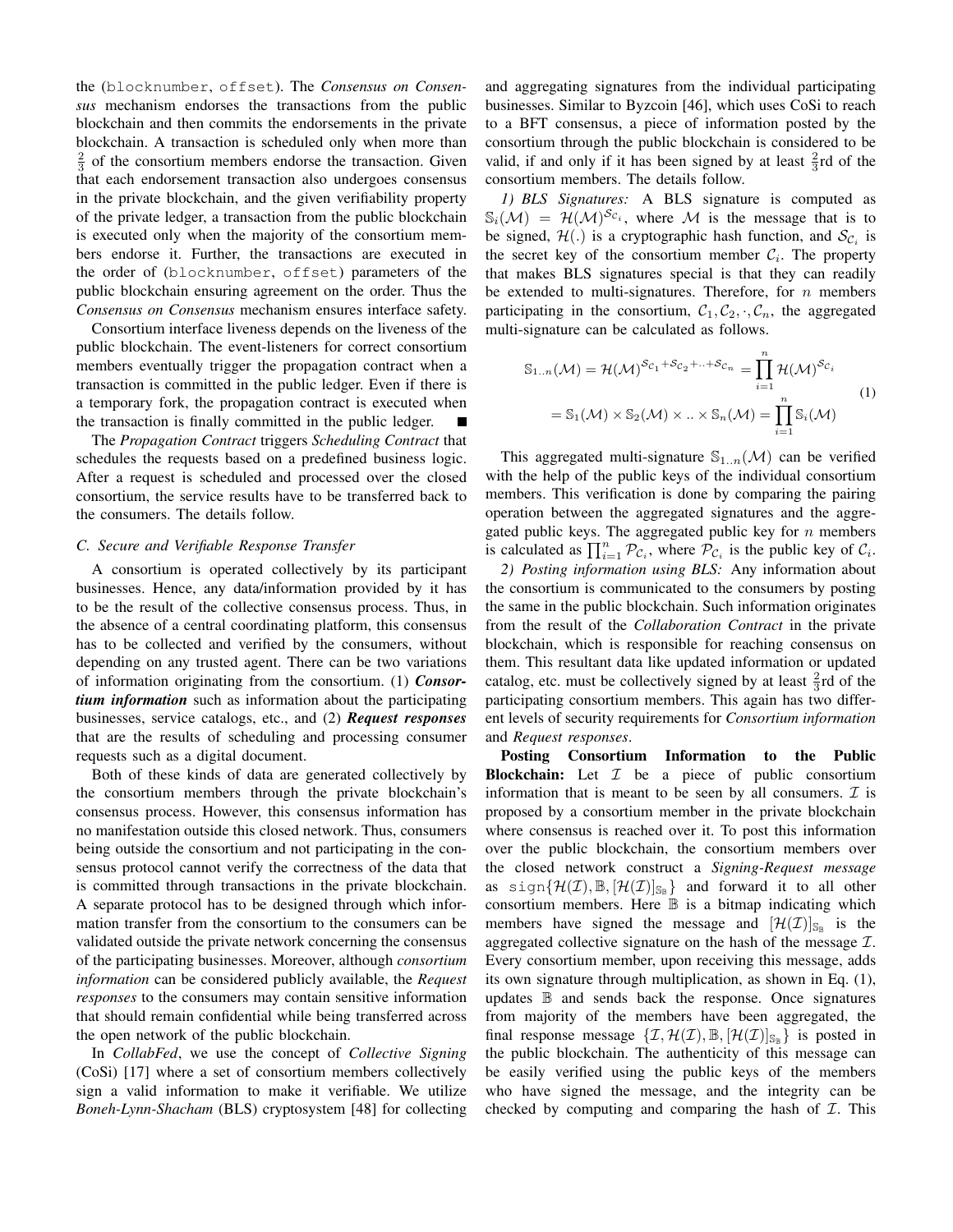verification process is carried out by the *Consumer Client* and is transparent to all the consumers. The *Consumer Client* only accepts those messages which have the required number of signatures ( $> \frac{2}{3} |consortium|$ ) along with the proper hash.

Posting Private Information for a Consumer: Posting private information to a consumer through the public blockchain requires some mechanism to preserve confidentiality. This is done by encrypting the message using the public key  $P_U$  of the consumer  $U$ . The message is also similarly authenticated using the aggregated multi-signature of the consortium members. Thus the final message which is posted in the public blockchain is  $\{<\mathcal{M}>_{\mathcal{P}_{\mathcal{U}}}, \mathcal{H}(<\mathcal{M}>_{\mathcal{P}_{\mathcal{U}}}), \mathbb{B}, [\mathcal{H}|<\mathcal{M}>_{\mathcal{P}_{\mathcal{U}}}$  $\left\{ \left\vert \mathbf{s}_{\mathbb{B}}\right. \right\} _{\mathcal{P}_{\mathcal{U}}}$ , where  $<\mathcal{M}>_{\mathcal{P}_{\mathcal{U}}}$  denotes a message  $\mathcal{M}$  encrypted using the key  $P_U$ . Thus, only the consumer U can decrypt the message using its secret key  $S_{\mathcal{U}}$ . The *Consumer Client* handles the decryption and verification of authenticity.

#### *D. Optimizing the Latency for Signature Collection*

Since the messages to be transferred from the consortium to the consumers already have to be committed in the private blockchain, the multi-signature collection process is decoupled and carried out off-chain to improve the latency. Thus the consortium members communicate through peer-to-peer messages to form the verifiable signed message. This multi-signature mechanism's latency depends on the way the members forward the messages and collect back the signatures to generate the final payload by aggregating them. Thus a communication tree is formed along which the singing request and the signatures are exchanged. One extreme case of this is when one of the members acts as the leader, and the other members sign their messages and forward them back to it. The leader constructs the collective signature by including its own signature and validates other members' signatures against their public keys.

This strategy is likely to have low latency because of its star topology with a path length of at most one but will have high signature combination computation overhead for the leader. Another extreme is to consider a linear chain of consortium members through which the above round of messages propagate; this will have less computation overhead for each member but will have high network latency. *CollabFed* uses a M-ary tree structure to propagate multi-signature collection messages through which individual signatures are collected, and the multi-signature is constructed following Eq. (1). Interestingly, the latency for multi-signature generation changes with the value of M, which we analyze in Section VI.

Handling denial of service: Off-chain multi-signature collection improves the latency of the process. However, it introduces the risk of denial of service. Although the message to be signed is first committed in the private blockchain through the consensus process, some malicious consortium participants may try to halt the consortium through denial of service attack by not responding to signature collection requests. As a result, to prevent that and detect the faulty members to hold them responsible, *CollabFed* resorts to a blockchain contract-based signature collection after the offchain protocol fails (possibly with a timeout). For a message,

# Algorithm 1: Fair Request Scheduling Contract

Input:  $\mathcal{R}_i$ ,  $\mathbb{K}$ ,  $\mathbb{W}$ **Result:** Scheduled CSP:  $C_s$ 1 for  $C_j \in \mathcal{F}$  do<br>
2 \\* Initialize current proportion of scheduled requests of  $C_j$  to 0 \*\  $\begin{array}{c|c}\n3 & \mathcal{G}_{\mathcal{C}_j} \leftarrow 0 \\
4 & \text{for } l \leftarrow 1\n\end{array}$ for  $l \leftarrow 1$  to  $|\mathbb{W}|$  do  $\begin{array}{c|c}\n5 & \text{if } W[l] = \mathcal{C}_j \text{ then} \\
6 & \text{if } \mathcal{G}_{\mathcal{C}_i} \leftarrow \mathcal{G}_{\mathcal{C}_i}\n\end{array}$ 6  $\begin{vmatrix} \vdots \\ 0 \end{vmatrix}$   $\begin{vmatrix} \vdots \\ \vdots \\ \vdots \\ \vdots \end{vmatrix}$   $\begin{vmatrix} \vdots \\ \vdots \\ \vdots \\ \vdots \end{vmatrix}$   $\begin{vmatrix} \vdots \\ \vdots \\ \vdots \\ \vdots \\ \vdots \end{vmatrix}$   $\begin{vmatrix} \vdots \\ \vdots \\ \vdots \\ \vdots \\ \vdots \end{vmatrix}$ 7 end 8 end  $\mathcal{G}c_j \leftarrow$  $\frac{\sigma_{\mathcal{C}_j}}{|{\mathbb{W}}|}$ 10  $D_{c_j} \leftarrow \mathcal{G}_{c_j} - \mathcal{K}_{c_i}$ 11 end 12  $\mathcal{C}_s \leftarrow \operatorname{argmax}_{\mathcal{C}_i \in \mathcal{F}}(\mathcal{D}_{\mathcal{C}_j})$ 13 enqueue( $\mathbb{W}, \mathcal{C}_s$ ) 14 if  $|\mathbb{W}| > 0$  then <sup>15</sup> dequeue(W) 16 end 17 return  $\mathcal{C}_s$ 

the *Signature Collection* contract is initialized in a similar way as *Propagation Contract*, and gathers BLS signatures of the members. Thus any non-cooperating member is detected through this transparent process, who can be held responsible.

# V. USE CASE IMPLEMENTATION: CLOUD FEDERATION

To evaluate the potential of *CollabFed*, we have implemented a use-case of cloud federations like *OnApp*, where a group of CSPs participate in a single marketplace to offer cloud infrastructure such as virtual machines (VMs) as a service (IaaS) to the consumers. Traditionally cloud brokers [49] or centralized marketplaces like *OnApp* coordinate all interactions between the CSPs and the consumers. To design a fully trustless decentralized architecture for cloud federations, we use *CollabFed* to implement a private network of CSPs and a public network of consumers, called *CollabCloud*. Apart from the basic functionalities of *CollabFed*, *CollabCloud* implements a Fair Scheduling Contract within the CSP consortium to schedule the VM requests among the participating CSPs while ensuring fairness in terms of profitability of the CSPs and quality of service (QoS) for the consumers.

The *Fair Request Scheduling Contract* takes into account the contribution of the individual CSPs in the federation and schedules consumer requests in proportion to it. We define the federation  $\mathcal{F} = \{ \mathcal{C}_1, \mathcal{C}_2, \dots, \mathcal{C}_n \}$  as a collection of CSPs  $\mathcal{C}_i$ . A CSP  $C_i$  can support certain VM configurations which are represented by  $\mathbb{V}^{\tilde{C}_i} = {\mathcal{V}_1, \mathcal{V}_2, \dots, \mathcal{V}_m}$ . Thus the catalog of the federation is the union of all such VM configurations being offered by the individual CSPs, represented as  $\mathbb{C} = \bigcup \mathbb{V}^{\mathcal{C}_i}$ .

Similar to the catalog, the contribution of each CSP  $C_i \in \mathcal{F}$  is a set of *VM offerings*, denoted by  $\mathbb{O}^{C_i} = \{O_1, O_2, \ldots, O_m\}$ . A *VM offering* is defined as a three-tuple:  $\mathcal{O} = \{V, k, c\}$ , where V denotes a VM configuration,  $k$  denotes the quantity of the VMs of the particular configuration the CSP can offer, and  $c$  denotes the expected pricing of that VM type. A consumer request for a VM is defined as a four-tuple:  $\mathcal{R} = \{ \mathcal{R}_{id}, \mathcal{P}_{\mathcal{U}}, \mathcal{V}_i, \mathcal{D} \}$ , where  $\mathcal{R}_{id}$  is the unique identifier of the consumer request,  $\mathcal{P}_U$  is the public key of the consumer making the request,  $V_i \in \mathbb{C}$  is the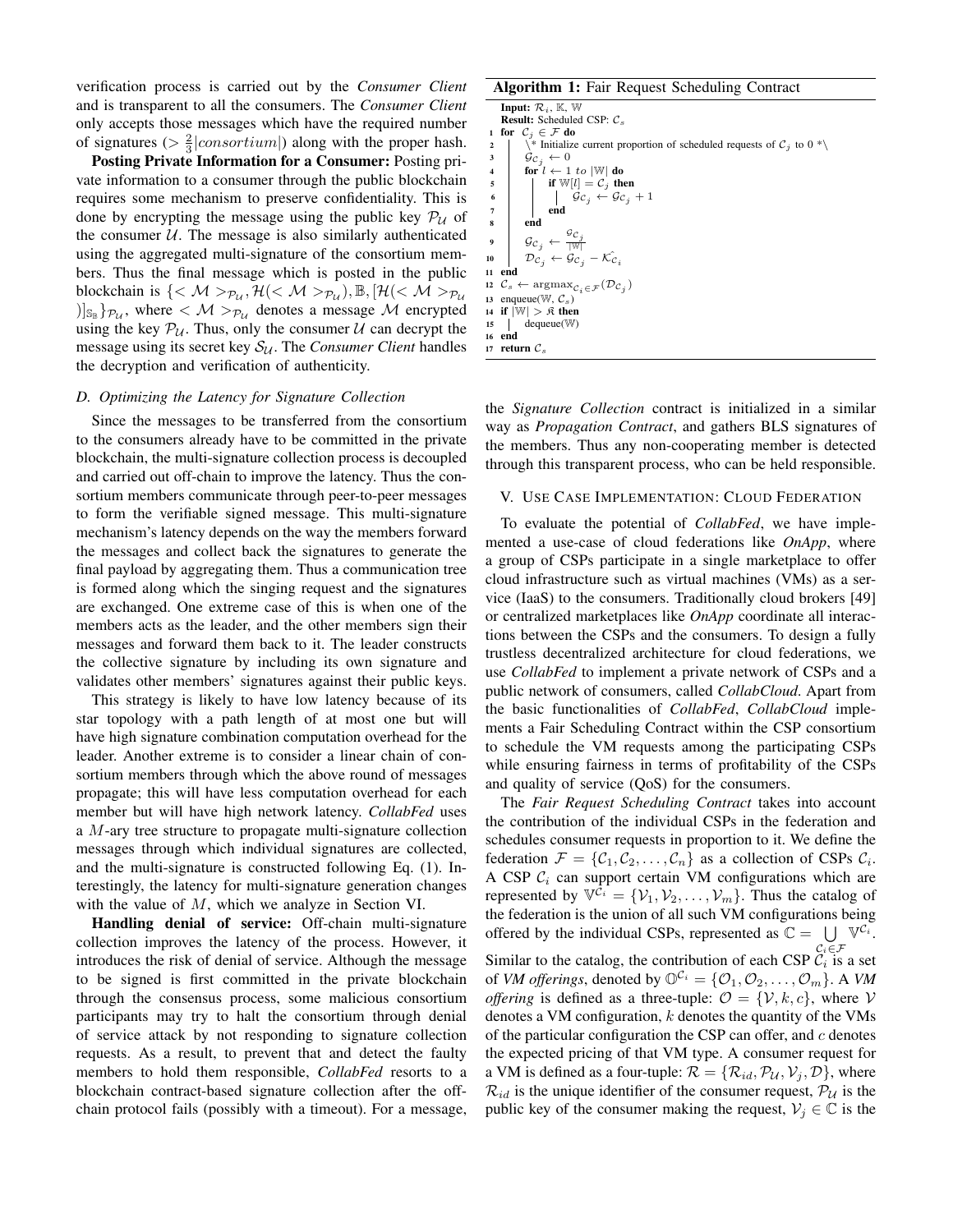VM configuration selected from the catalog  $\mathbb{C}$ , and  $\mathcal{D}$  is the duration for which the VM is requested.

The fair scheduling smart contract is shown in Algorithm 1. The input to the algorithm is a consumer request  $\mathcal{R}_i$ , the proportions of contribution of all CSPs in the federation  $\mathbb{K} = \{\hat{\mathcal{K}_{C_i}} | C_i \in \mathcal{F}\}\$ , and an array W consisting of the results of this algorithm for last |W| scheduled requests. We define infrastructure contribution  $\mathcal{K}_{\mathcal{C}_i}$  of each CSP  $\mathcal{C}_i$ as  $\mathcal{K}_{\mathcal{C}_i} = \sum_{\mathcal{O} \in \mathbb{O}^{\mathcal{C}_i}} \mathcal{O}.\mathcal{V}.\mathcal{C}\mathcal{P}\mathcal{U} \times \mathcal{O}.k$ , that is the weighted sum of the quantities of its *VM offerings* indicating the amount of IaaS capacity (hardware resources) contributed. Thus, each time the catalog is updated, the proportion of contributions are also changed. The contribution proportion is thus  $\hat{\mathcal{K}_{C_i}} = \frac{\mathcal{K}_{C_i}}{\sum_{C_i \in \mathcal{F}}$  $\frac{\kappa_{\mathcal{C}_i}}{\kappa_{\mathcal{C}_j} \in \mathcal{F}} \kappa_{\mathcal{C}_j}$ , for each CSP  $\mathcal{C}_i$ .

In essence, the scheduler works similarly to a *weighted fair queue* [50] which ensures that the rate of consumer requests received by each CSP  $C_i$  is proportional to  $\mathcal{K}_{C_i}$ . For this purpose, the scheduling contract keeps track of a window (W) of the past scheduled results. We implement W as a queue containing results for past requests that is  $\mathcal{R}_{i-1}, \mathcal{R}_{i-2}, \ldots, \mathcal{R}_{i-|\mathbb{W}|}$ . Here each result corresponds to some CSP to which the past request was scheduled. The algorithm first computes the proportion of requests scheduled to a particular CSP as  $\mathcal{G}_{C_j}$  and then computes the proportion deficit as  $\mathcal{D}_{\mathcal{C}_j}$ . The request  $\mathcal{R}_i$  is then scheduled to the CSP, having the maximum deficit in its share of past scheduled requests. Then the window W is updated by inserting the new result, and also removing the oldest result if  $|\mathbb{W}| >$  some threshold  $\mathfrak{K}$ .

Verifiability of the Scheduling Algorithm:  $\mathcal{R}_i$  is obtained from the public blockchain, and  $\mathbb K$  is available in the private ledger. Finally, the past scheduled requests are obtained from the previous results of the *Fair Resource Scheduling* contract in the private blockchain. Thus, each CSP has access to all the information from the two blockchains. For verifiability, it must be ensured that all the CSPs act on the same version of information. With each execution of *Fair Resource Scheduling* contract, the value of W is altered. Therefore, the CSPs must know which version of W is applicable for which transaction. This is ensured in two different ways – **order-execute** and execute-order based executions of the contracts [14].

Case (i): order-execute – The transactions are ordered first, and the consensus is achieved on this ordering. The transactions are then executed sequentially based on the agreed order, and W is updated. Thus every CSP applies the transactions in the same sequence on W, starting from the initial version.

Case (ii): execute-order – Each transaction is first simulated on a particular version of W, and this version number is also included in the transaction. Then the simulation result (an updated version of W) is sent for consensus. In the case of multiple such parallel transactions acting on the same version of W, only one transaction is agreed upon during the consensus and accepted. The rest of them are rejected.

# VI. EVALUATION

In order to test the feasibility and practicality of *CollabFed*, we have implemented a PoC of *CollabCloud* de-



Fig. 4: *CollabCloud* modules and Testbed setup

centralized cloud federation. Each component of *CollabFed* along with the additional cloud federation specific functionalities are developed, and the end-to-end system is deployed in a testbed (Fig. 4). Since *CollabFed* needs one public blockchain platform for providing the *Consortium Interface*, we have chosen *Ethereum* [41]. For the private blockchain, we have tested with *Hyperledger Fabric* and *Burrow* platforms. The public blockchain smart contracts are implemented using Solidity (v0.5.0) (https://solidity.readthedocs.io/ en/v0.5.0/) language, and they are executed on the Ethereum Virtual Machine (EVM). We have used Truffle (https: //www.trufflesuite.com/) for the development and testing of the Ethereum contracts. Two test networks (https://docs.ethhub.io/ using-ethereum/test-networks/), Ropsten and Rinkeby are used to run the consortium interface. Ropsten uses Proof of Work (PoW) whereas Rinkeby uses Proof of Authority (PoA) [51] for consensus. We evaluate *CollabFed*, as well as the cloud-federation functionalities from two different setups. First, we develop an in-house testbed with three emulated CSPs over six cloud servers (each CSP having two servers). Next, to analyze the scalability of different components of *CollabFed*, we perform an emulation-based evaluation over the Mininet virtual emulation network [52].

#### *A. Platform Setup*

To test the end-to-end functionality and performance of *CollabFed* along with its various components, we set up a PoC testbed of cloud federation emulating 3 CSPs participating in the federation. Fig. 4 shows the setup where each CSP has two cloud servers – one 4-core Intel Core i5-4590@3.30GHz server with 8GB memory (Ubuntu 18.04, Linux Kernel 4.15) for running *CollabFed* services, and another 88-core Intel Xeon Gold 6152@2.10GHz server with 256GB memory (CentOS 7.7, Linux Kernel 3.10) for running the CSP's usual services including VM placement and hosting the VMs. All the services are run in Docker (https://www.docker.com/) containers, and the networking is established through a Docker swarm overlay network.

For implementing the CPS functionalities, we have used VirtualBox (https://www.virtualbox.org/) for creating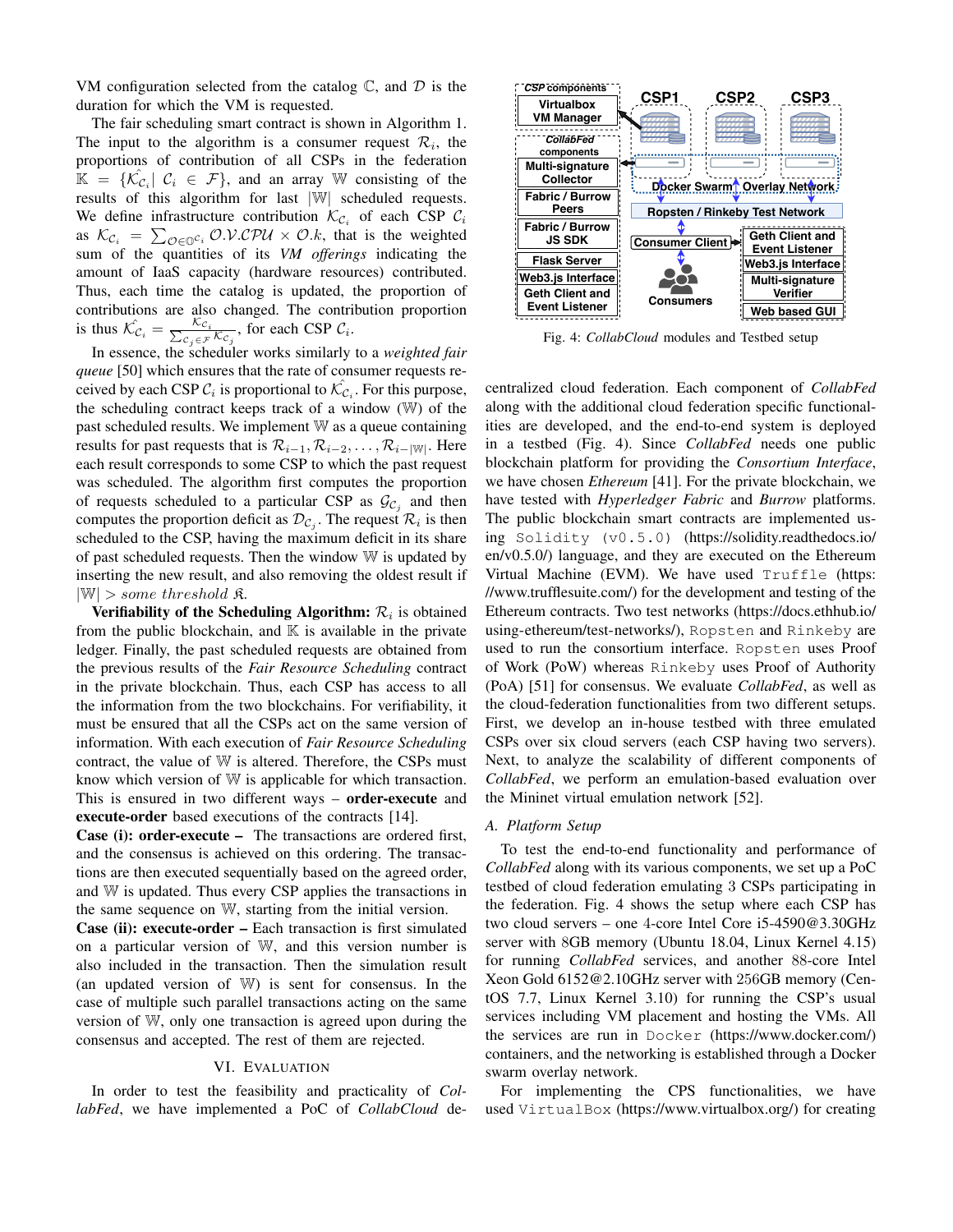VMs, and a Flask (https://flask.palletsprojects.com/en/1.1.x/) server for accepting VM placement requests and interfacing with VirtualBox. Since each CSP has only one emulated data center, which is the host server itself, the placement algorithm does not affect our system's evaluation. However, each CSP has its own set of supported VM specifications that it offers, resulting in different catalogs. We use the *Fair Request Scheduling* contract that allocates requests based on the proportionality of the virtual CPU (vCPU) contribution in the federation by each CSP.

Apart from the testbed, to evaluate the scalability of different components of *CollabFed*, we also created a Mininet-based network topology for emulation. We created test scenarios with several *CollabCloud* CSP nodes ranging from 2 to 32 and the latency between them ranging from 50ms to 400ms to capture their performance in real-world deployments.

# *B. End-to-end Testbed experiments*

In these experiments, we used the PoC testbed to evaluate each component's performance while doing end-to-end consumer request processing for VM provisioning. We used emulated consumers with numbers ranging from 4 to 64 and programmed them to send parallel requests at the same instance of time. We have evaluated the latency and overheads of processing these requests in each *CollabFed* module.



Fig. 5: Public Blockchain Latency

Fig. 6: Gas Consumption

Consortium Interface: Each consumer request encounters the public blockchain twice, first when it propagates from the public blockchain to the consortium, and then in the *Resource Response Contract*, when the processed result is transferred back from the private blockchain to the public one. Fig. 5 shows the distribution of latency for processing the consumer requests over the public Ethereum blockchain. The processing latency over Ethereum test networks varies widely at different times depending upon the usage by other Ethereum users across the globe. We have collected the data for two weeks at different times of the day, and the same has been plotted in Fig. 5. We observe that the PoW-based consensus process of Ropsten test network has a higher transaction processing time compared to the PoA-based Rinkeby network.

Each contract in the public blockchain requires some transaction fees proportional to its computational complexity or storage requirements. In Ethereum, this is measured as "Gas". Fig. 6 shows the gas consumption of the smart contracts of *CollabFed*, along with the cloud federation specific contracts. We observe that the *Resource Provisioning* contract is of the highest complexity since it has to store the multi-signatures for each transaction and the encrypted resource access information. To understand whether this Gas requirement is too high or too low, we benchmark these values concerning the Gas consumption by CryptoKitties (https://www.cryptokitties.co/) which is a common Ethereum application, and found that they are comparable.



Fig. 7: *Fair Scheduling* Latency: Fig. 8: Fabric Static Scheduling vs Fabric vs Burrow Burrow Fair Scheduling

Request Scheduling over Private Ledgers: Fig. 7 shows the time required for executing fair scheduling contracts in the private blockchain. We observe that the transaction processing time for Fabric is much higher than that of Burrow. The reason for this result is specific to the type of processing required by the *Fair Request Scheduling*. The key difference between Burrow and Fabric is the transaction execution workflow followed by them. Fabric follows *execute-order* flow, while Burrow follows *order-execute*. Executing first and then committing the results introduces a new problem for the type of contracts that read and change the system's common state, just like the *Fair Request Scheduling* uses a history of the already scheduled requests at different CSPs. The reason is as follows. While executing multiple transactions in parallel, let's assume that they get executed on the same current state  $\mathcal{S}_c$ , and thus the output is based on  $S_c$ . After that, once any one of the transactions is committed, the current state is changed to  $S_c'$ . This state change also might change the output of other transactions that would be executed after it. As a result, when the other parallelly executed transactions are processed for committing, they fail in the ordering and validation phase since their execution results do not match with the execution result on  $S_c'$ . Fabric does not retry to execute the failed transactions by itself, so *CollabFed* over Fabric reschedules the failed transactions, thus increasing the latency.

To validate our hypothesis regarding the source of higher overhead caused by Fabric, we also tested with a naive scheduling contract that schedules the requests based on a static rule depending on its ID. This contract does not depend on the current state of the blockchain. In Figure 8, we can see that the scheduling latency of Fabric has dramatically improved. We also noticed that there are no transaction failures due to inconsistent execution results. Moreover, we saw no such latency improvements for Burrow with such a naive scheduling contract. It may be noted that for more parallel requests, Burrow still performs marginally better than Fabric. Consequently, we can conclude that the choice of private blockchain technology depends heavily on the fair scheduling contract's business logic.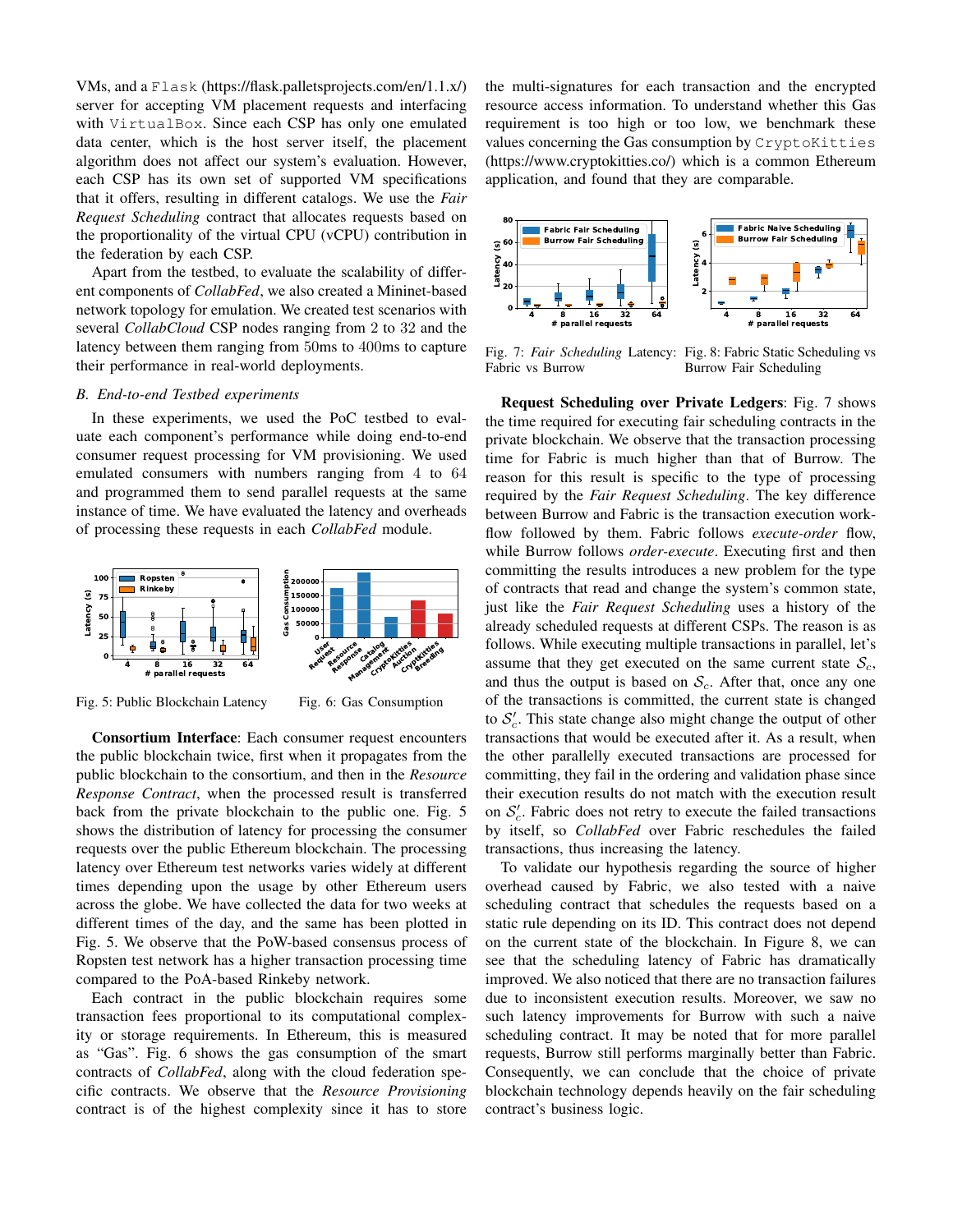

Fig. 9: VM Provisioning Latency Fig. 10: Sign. Collection Latency

After a request is scheduled, a VM is provisioned accordingly, and the access information is signed through collections of BLS multi-signatures. Fig. 9 shows the distribution of the time taken for VM Provisioning. This increases with the increase in number of parallel requests, mainly due to the limited processing capability of the hardware of our setup. This latency is specific to the cloud federation application of *CollabFed*, and thus does not count towards its performance. Fig. 10 shows the distribution of latency for multi-signature collection. We see that the multi-signature collection latency remains fairly consistent.

Resource Consumption: *CollabFed* consumes CPU, memory, and network bandwidth, which are an additional overhead to normal operations of a consortium. Fig. 11 shows the box-plot distribution of CPU usage by *CollabFed* server for executing the private blockchain transactions in Fabric and Burrow, and for multi-signature collection. We observe that the CPU consumption is reasonably low, below  $10\%$  in most cases for all the services. Similarly, Fig. 12 depicts the distribution for memory requirements which stays below 200MB.



#### *C. Mininet scalability experiments*

The public blockchain platforms being open networks have been designed to be scalable, and extensive research has been done to study their performance [42], [46]. We focus on the scalability of the private network and the multi-signature collection. For this, we set up an experiment with 32 emulated CSPs over a Mininet [52] topology, which forms a *CollabFed* consortium. We also changed the inter-CSP network latency to emulate the CSPs' spread across different geographic regions.

Fig. 13 shows the distribution of Burrow propagation contract execution and commitment latency. The experiment has been done with inter-CSP latency varying in each case, from 50ms to 400ms. We observe that the median transaction latency lies around 2.5 seconds with 32 nodes and 400ms inter-CSP latency. Further, the increment in the transaction latency



due to an increase in the number of CSPs or inter-CSP network latency is not very high, which indicates the scalability of the proposed approach.

Fig. 14 presents the mean and the standard deviation of multi-signature aggregation latency with a varying number of nodes and inter-CSP latency values. We observe that the mean latency is below 2 seconds for 16 SPs and about 3.5 seconds for 32 SPs. This also indicates the scalability of the signature aggregation scheme. However, the multi-signature collection latency can have a big impact due to the collection tree structure. To study it, we constructed a complete M-ary communication tree with 32 SPs. Table I shows the multisignature collection latency for different values of  $M$ . The inter-CSP latency for this test is kept fixed at 400ms. We can observe a sharp improvement in the latency from linear  $(M=1)$ to binary tree (M=2) structure. The latency is more or less stable from  $M = 4$ . However, the multi-signature combination complexity for individual CSPs increase with the value of M. Therefore, the value of  $M$  in a real deployment can be chosen based on this trade-off.

TABLE I: Effect of communication tree on multisig collection latency

| Mean Latency (s)          |     |     |     | <u>.</u> |  |  |
|---------------------------|-----|-----|-----|----------|--|--|
| <b>Standard Deviation</b> | 1.0 | U.J | ◡.∠ | v. i     |  |  |

#### VII. CONCLUSION

Towards a fully trustless decentralized architecture for an electronic business consortium providing services to consumers, *CollabFed* introduces a public-private hybrid blockchain architecture with a unified interface between the consortia and the open network. To the best of our knowledge, this is the first attempt to fill a critical gap in the application of blockchain in the enterprise and business use cases. *CollabFed* is flexible in terms of the choice of public and private blockchain networks; however, the performance and security guarantees depend on the assumptions of those underlying blockchain technologies and consensus protocols. The PoC implementation of *CollabFed* indicates that the system is scalable and performant with Hyperledger and Ethereum – one of the most popular private and public blockchain platforms, respectively. The analysis of the impact of different blockchain protocols on the architecture is an exciting direction for our future works to develop a more robust system.